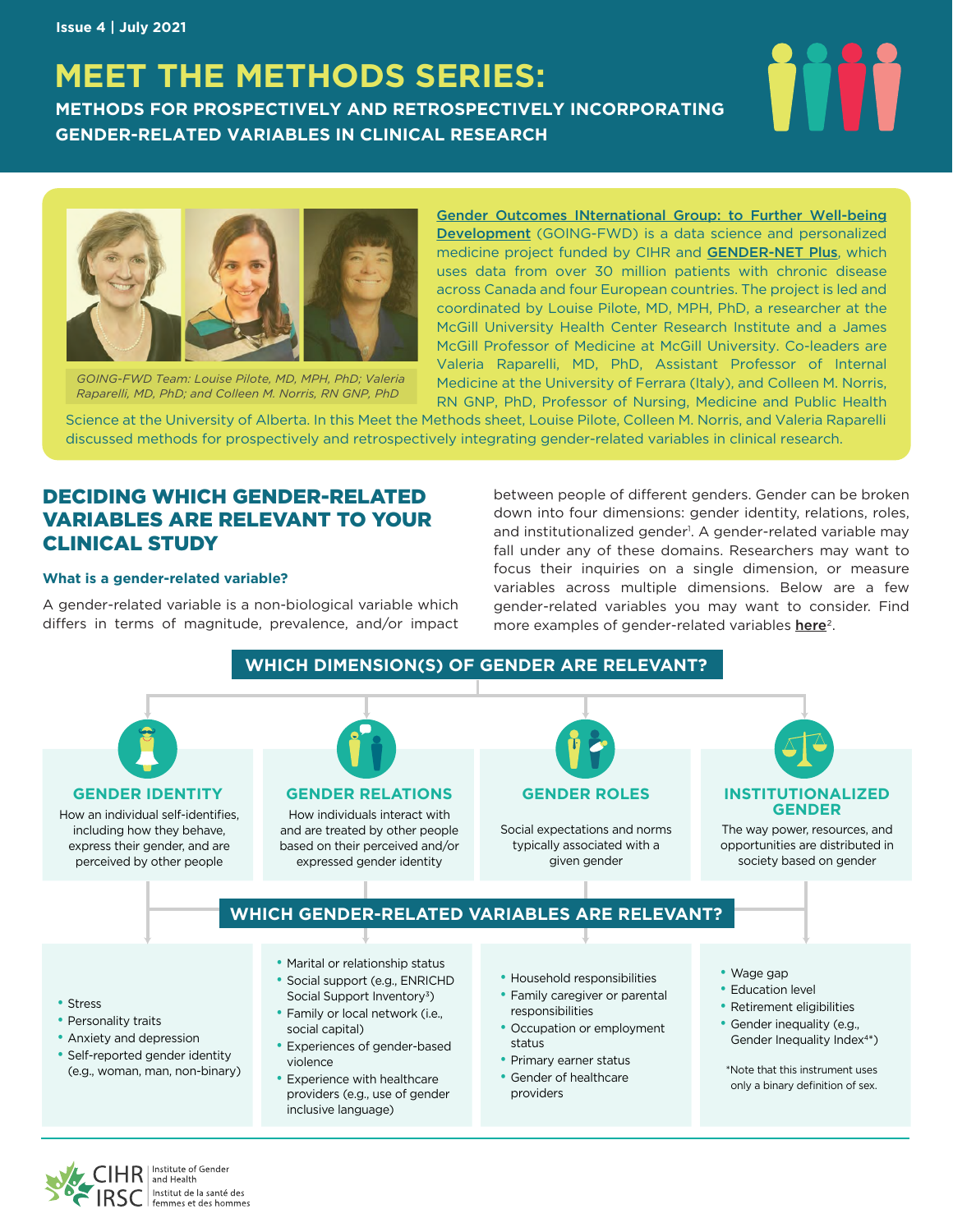#### **Should all retrospective and prospective clinical studies integrate gender-related variables?**

Gender is applicable in most clinical studies because gender is multi-dimensional. Gender does not need to be integrated just for the sake of it. Consider going beyond self-reported gender identity. The choice of which gender-related variables to integrate should be guided by the conceptual framework, research question and hypothesis of the study.



For example, in a study on drug adherence, the ability to pay for the drug may be a factor worth considering. Income is a gender-related variable because there are well-established, institutionalized gender disparities in income.

# INTEGRATING GENDER-RELATED VARIABLES IN YOUR CLINICAL STUDY DESIGN

#### **What steps should researchers take when designing a**  prospective **clinical study to ensure that gender-related variables are appropriately integrated?**

First, review the literature and determine whether gender-related variables are relevant to the research question and hypothesis. During the literature review, expand your perspective beyond biology to reflect on how psychosocial factors may influence health outcomes and consider the multidimensionality of gender. Then, decide which gender-related variables should be collected. Consider working with patient partners and/or interdisciplinary research teams to develop the list of relevant variables as well as the measurement instruments. For example, the GOING-FWD Consortium developed a "wish list" of gender-related variables in collaboration with a group of multidisciplinary scientists2.

#### **What steps should researchers follow to integrate gender-related variables in** retrospective **studies?**

The GOING-FWD Framework includes five steps. Learn  $more<sup>2</sup>$  $more<sup>2</sup>$ .



Institut de la santé des femmes et des hommes

If conducting a multi-site study, define a data structure that considers site-level data sharing standards.

*For example, in an international study, data pooling and/or analysis may need to occur locally prior to transferring study-level estimates to a central location.*



Establish a final list of **03** gender-related variables and outcomes based on the data available in the dataset(s) that will be used for the study. ........................

> **STEP 04**

> > If using multiple datasets, construct a harmonized dataset by redefining variables in a way that includes information from all datasets used.

*For example, one database may measure smoking status as a dichotomous variable, while another may measure the number of cigarettes smoked per week. A new dichotomous variable (smoker vs. non-smoker) could be created to include information from both datasets. [Learn more](https://www.ncbi.nlm.nih.gov/pmc/articles/PMC5407152/)5.*

-----------------------------

**STEP 05**



#### **For** retrospective **studies, if data on gender are not available, could sex be used as a proxy for gender?**

It is not always clear whether the data available are gendered (e.g., occupation, educational level, obesity) and you may need to be creative instead of using sex as a proxy for gender. For example, country-level data on SARS-CoV-2 cases and mortality due to COVID-19 may only include sex. The GOING-FWD Consortium used a measure of institutionalized gender - the [Gender Inequality Index](http://hdr.undp.org/en/content/gender-inequality-index-gii) $4$  - to investigate whether observed sex differences in SARS-CoV-2 cases were associated with gender. They found that countries with a higher Gender Inequality Index (i.e., higher inequality which favored men over women) had a higher male to female ratio of positive SARS-CoV-2 cases (i.e., more males tested positive)<sup>6</sup>. This suggests that gender plays a role in observed sex differences, even though only sex-disaggregated data were available. If you do not find any gender-related variables in your dataset, that is an opportunity to design a study to collect that data in future.